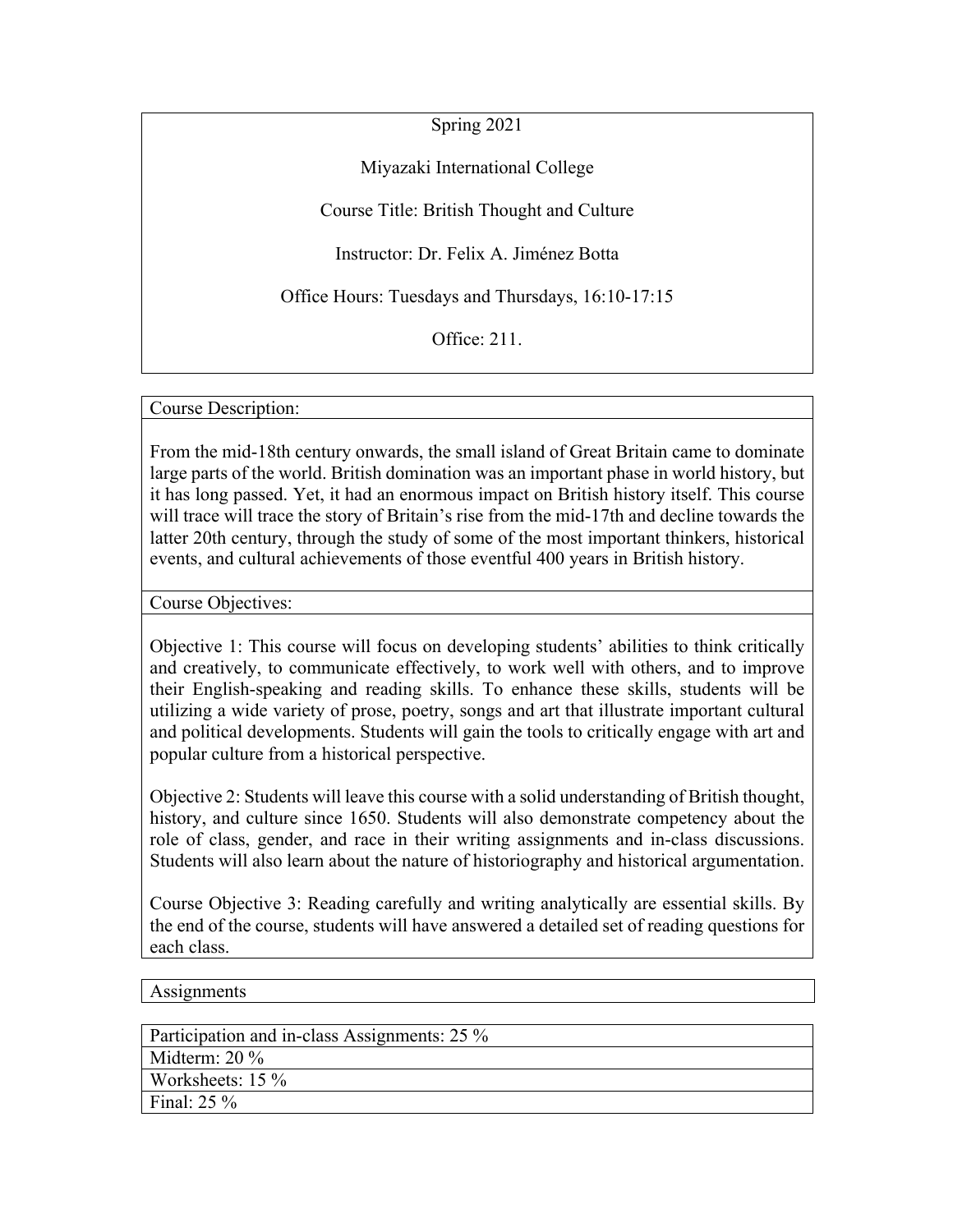### **Course Guidelines**

### *Syllabus*

Students are responsible for reviewing course syllabi as soon as possible, and for communicating with the instructor promptly regarding any possible conflicts. Students are responsible for completing all class requirements for days missed due to conflicts.

# *Accommodations*

I am committed to providing accommodations to students with disabilities and other special needs. Specific documentation from the appropriate office is required for students seeking accommodation.

# *Scholarship and Academic Integrity*

Students must produce original work and cite references appropriately. Failure to cite references is plagiarism. Academic dishonesty includes, but is not necessarily limited to, plagiarism, fabrication, facilitating academic dishonesty, cheating on exams or assignments, or submitting the same material or substantially similar material to meet the requirements of more than one course without seeking permission of all instructors concerned. Scholastic misconduct may also involve, but is not necessarily limited to, acts that violate the rights of other students, such as depriving another student of course materials or interfering with another student's work.

# *Attendance and Participation*

Attendance and participation are key ingredients for achieving course objectives. In each class, students will be required to participate extensively. Reading closely for argument will be a central skill that we will nurture during this course. Students will need an estimated 1 hour to read and do homework for each credit hour. More than five unexcused absences will result in the failure of the course. Twice late for class? This will count as one absence.

### *Assignments*

All assignments should be typed and submitted per the instructions on the assignment sheet. Back up your work and save often. Technology can cause trouble; don't let it hurt your grade. Dr. Jimenez will only accept emailed assignments with prior approval. Late work will be penalized. Work that is submitted late *may not* be accepted. Detailed assignment sheets outlining expectations for projects, responses, reflections, presentations, and so on will be given to you in class and will be available on our class website.

### **100-90: A** grade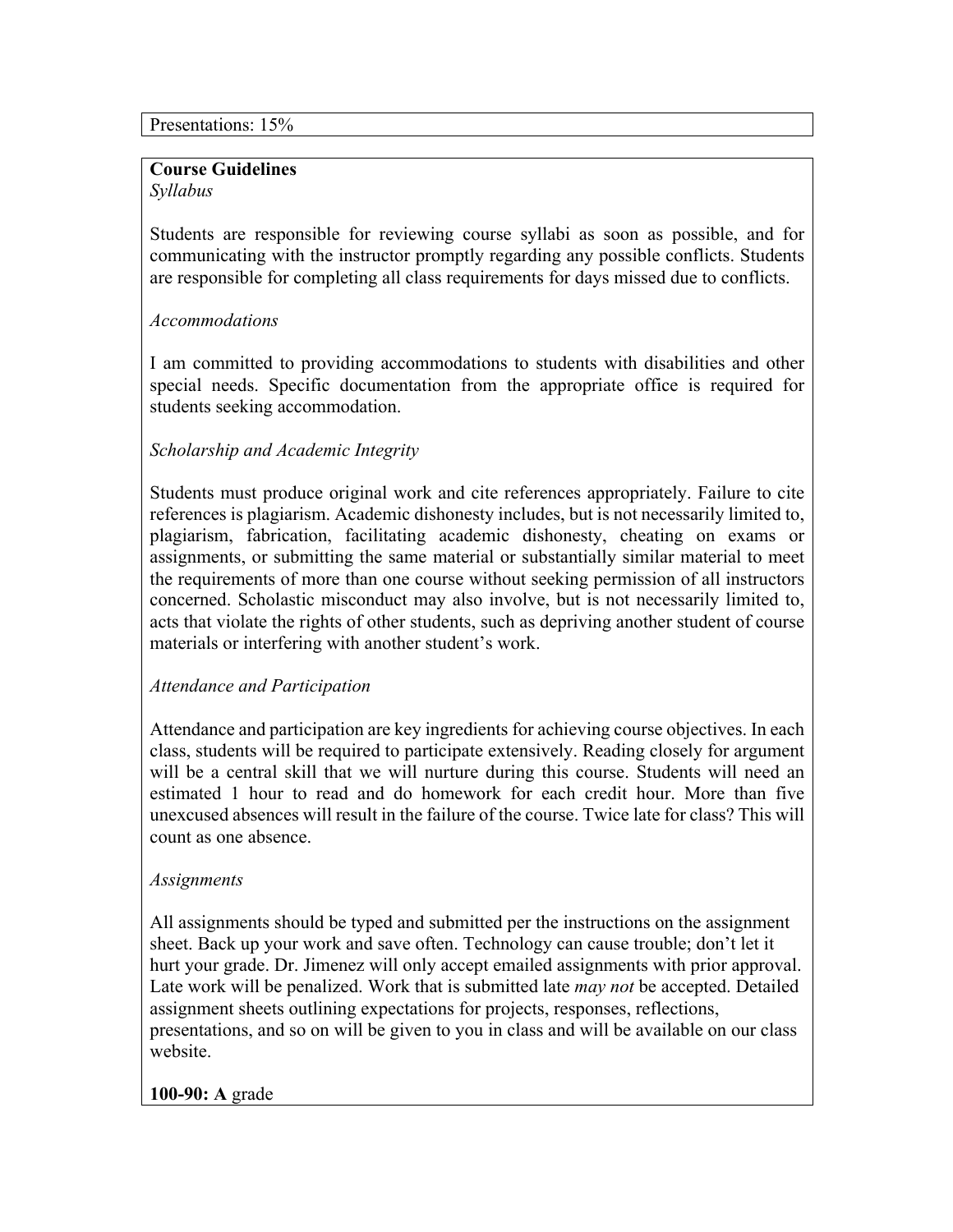### **80-89: B** grade **70-79: C** grade **60-69: D** grade **0-59: F** grade

| Course Schedule |                                         |                             |  |  |
|-----------------|-----------------------------------------|-----------------------------|--|--|
|                 |                                         |                             |  |  |
| Day             | Subject                                 | Content/Activities          |  |  |
|                 |                                         | Meet and greet.             |  |  |
|                 |                                         | Discuss syllabus and        |  |  |
|                 |                                         | course objectives           |  |  |
|                 |                                         | Discuss reading techniques  |  |  |
|                 |                                         | and nature of assignments   |  |  |
|                 |                                         |                             |  |  |
| I               | Introduction to the Course              |                             |  |  |
|                 |                                         | Reading and answering the   |  |  |
|                 |                                         | reading questions           |  |  |
|                 |                                         | assignment.                 |  |  |
|                 |                                         | In-class goal: Students     |  |  |
|                 |                                         | should understand how       |  |  |
|                 |                                         | Hobbes challenged           |  |  |
|                 |                                         | established political       |  |  |
|                 |                                         | theories.                   |  |  |
| $\overline{2}$  | Reading 1: The thought of Thomas Hobbes |                             |  |  |
|                 |                                         | Need to have the reading    |  |  |
|                 |                                         | done and all reading        |  |  |
|                 |                                         | questions answered.         |  |  |
|                 |                                         | Interactive lecture where I |  |  |
|                 | will explain any doubts.                |                             |  |  |
|                 |                                         | Group work                  |  |  |
|                 |                                         | Think-pair-share            |  |  |
|                 |                                         | If time allows: In-class    |  |  |
|                 |                                         | debate with the purpose of  |  |  |
| 3               | Reading 1: Locke's challenge            | finding out how Hobbes      |  |  |
|                 |                                         | and Locke differed.         |  |  |
|                 |                                         | Format TBA:                 |  |  |
|                 |                                         | Interactive lecture         |  |  |
|                 |                                         | Group work                  |  |  |
|                 |                                         | Think-pair-share            |  |  |
|                 | Reading 2: Social Class in Britain,     |                             |  |  |
|                 | Emigration and slavery                  |                             |  |  |
| 4               |                                         |                             |  |  |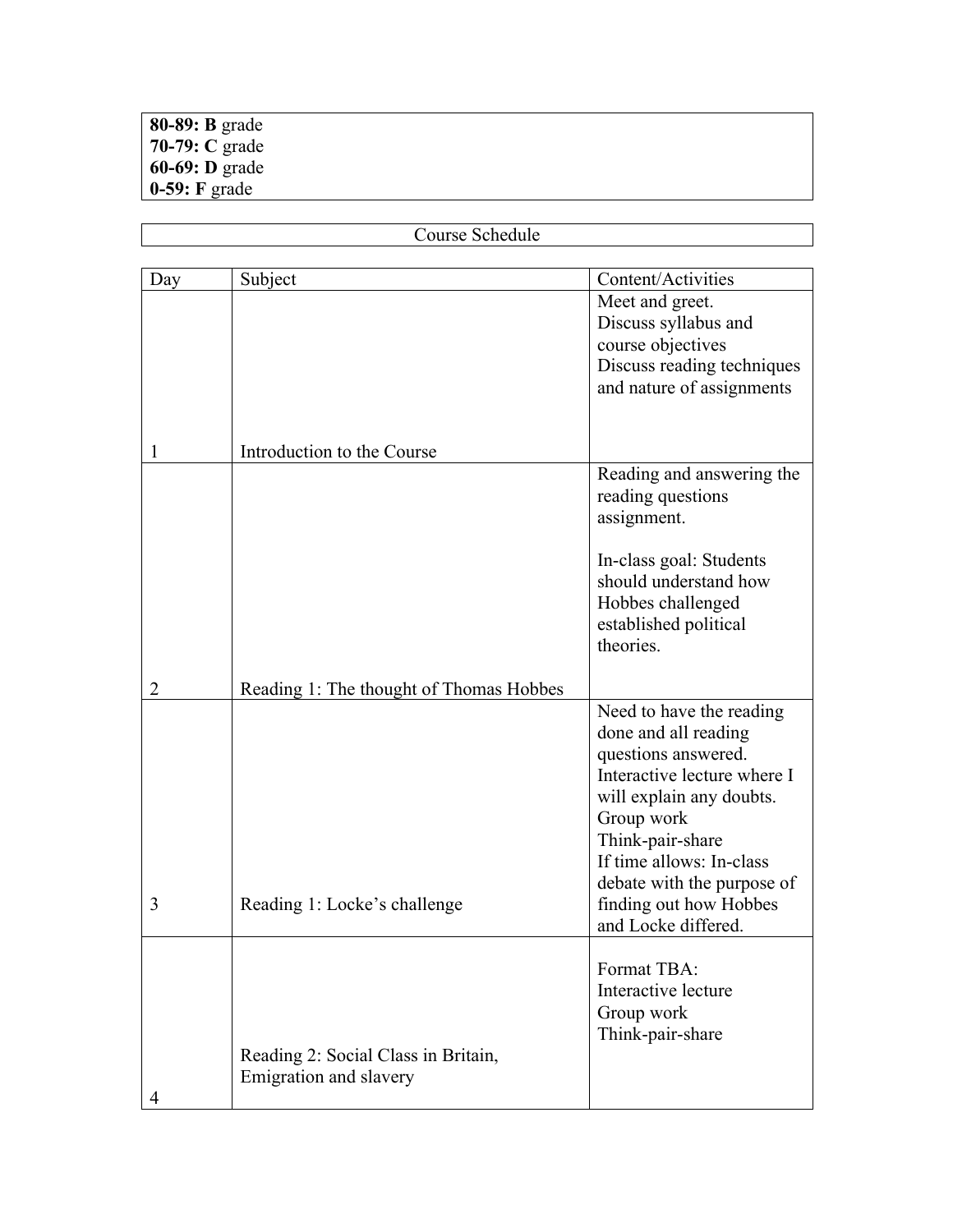|   |                                             | Interactive lecture       |
|---|---------------------------------------------|---------------------------|
|   |                                             | Group work                |
|   |                                             | Think-pair-share          |
|   |                                             |                           |
|   |                                             |                           |
|   |                                             |                           |
| 5 | Reading 2: Emigration and slavery, part 2.  |                           |
|   |                                             |                           |
|   |                                             | Interactive lecture       |
|   |                                             | Group work.               |
|   |                                             | Think-pair-share          |
|   |                                             | Class objective: Students |
|   |                                             | will understand what      |
|   |                                             | mercantilism was.         |
| 6 |                                             |                           |
|   | Reading 3: Mercantilist Wars.               |                           |
|   |                                             | Interactive lecture       |
|   |                                             |                           |
|   |                                             | Group work                |
|   |                                             | Think-pair-share          |
|   |                                             | Debate: Why did the       |
|   |                                             | American revolutionaries  |
|   |                                             | leave the British Empire, |
|   |                                             | and what did Bentham and  |
|   |                                             | Burke think about         |
|   |                                             | revolutions.              |
|   | Reading 3: The American Revolution.         |                           |
| 7 | Bentham and Burke.                          |                           |
|   |                                             |                           |
|   |                                             | Interactive lecture       |
|   |                                             | Group work                |
|   |                                             |                           |
|   | Reading 4: British Capitalism and the great |                           |
|   | Divergence                                  |                           |
| 8 |                                             |                           |
|   |                                             |                           |
|   |                                             | Interactive lecture       |
|   |                                             | Group work                |
|   |                                             | Debate: Why did Europe    |
|   |                                             | get rich while Asia got   |
|   | Reading 4: British Capitalism and the Great | poor?                     |
|   | Divergence part 2.                          |                           |
| 9 |                                             |                           |
|   |                                             |                           |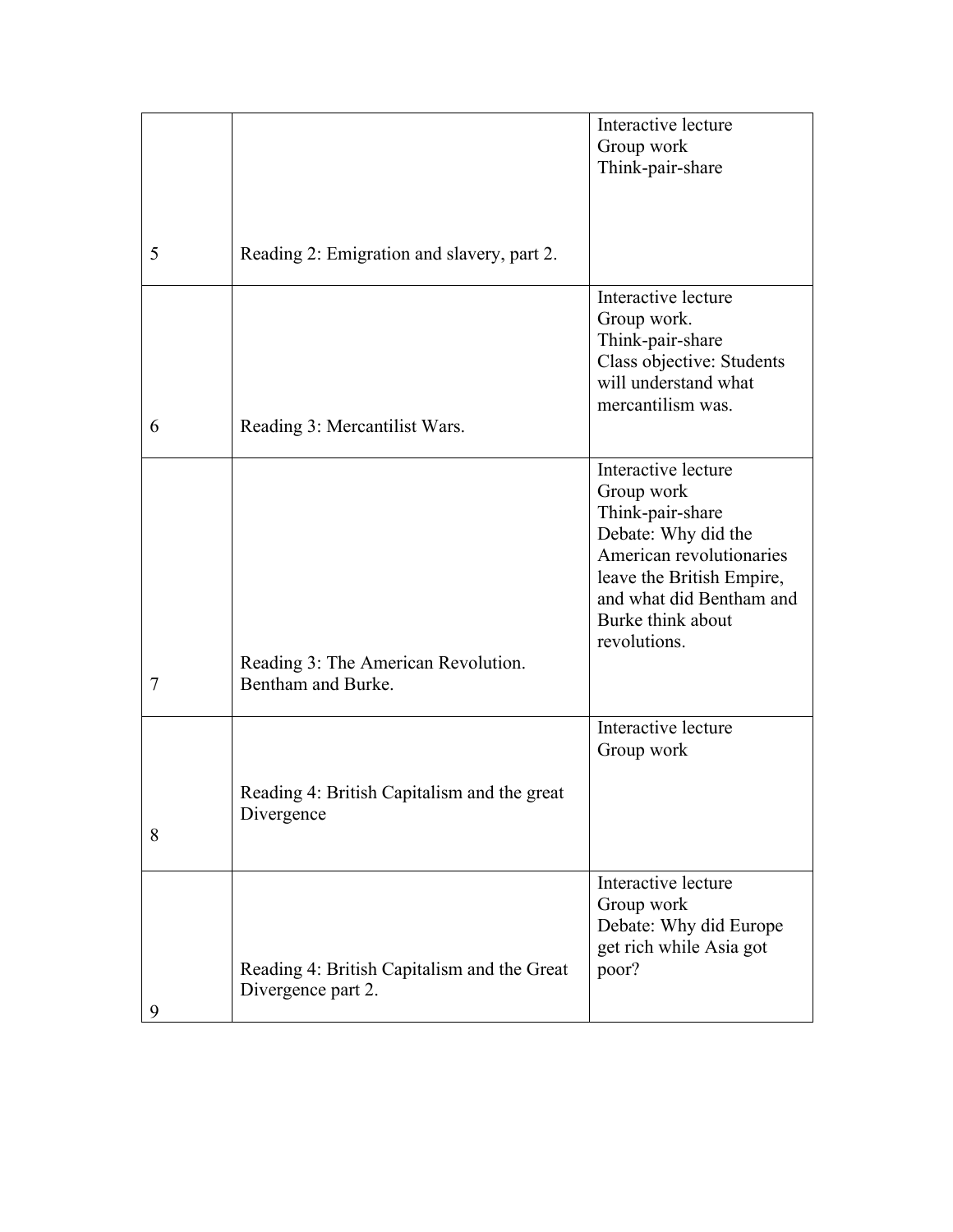|    |                                        | Interactive lecture    |
|----|----------------------------------------|------------------------|
|    |                                        | Group work             |
|    |                                        |                        |
|    |                                        |                        |
|    |                                        |                        |
| 10 | Reading 5: The New Industrial Society. |                        |
|    |                                        | Interactive lecture    |
|    |                                        | Group work             |
|    |                                        |                        |
|    |                                        |                        |
|    |                                        |                        |
|    |                                        |                        |
|    |                                        |                        |
| 11 | Reading 5: The New Industrial Society  |                        |
|    |                                        | Interactive lecture    |
|    |                                        | Group work             |
|    |                                        | Question: Why did Marx |
|    |                                        | challenge industrial   |
|    |                                        | capitalism?            |
|    |                                        |                        |
| 12 | Reading 6: The challenge to industrial |                        |
|    | capitalism                             |                        |
|    |                                        | Interactive lecture    |
|    |                                        | Group work             |
|    |                                        |                        |
|    |                                        |                        |
|    |                                        |                        |
|    |                                        |                        |
| 13 | Reading 6: The challenge to industrial |                        |
|    | capitalism                             |                        |
|    |                                        | Interactive lecture    |
|    |                                        | Group work             |
|    |                                        | Think-pair-share       |
|    |                                        |                        |
|    |                                        |                        |
| 14 | Reading 7: Reform vs. Revolution       |                        |
|    |                                        | Interactive lecture    |
|    |                                        | Group work             |
|    |                                        | Think-pair-share       |
| 15 | Reading 7: Reform vs. Revolution       |                        |
|    |                                        |                        |
|    |                                        |                        |
|    |                                        |                        |
|    |                                        |                        |
|    | Midterm Exam                           |                        |
| 16 |                                        |                        |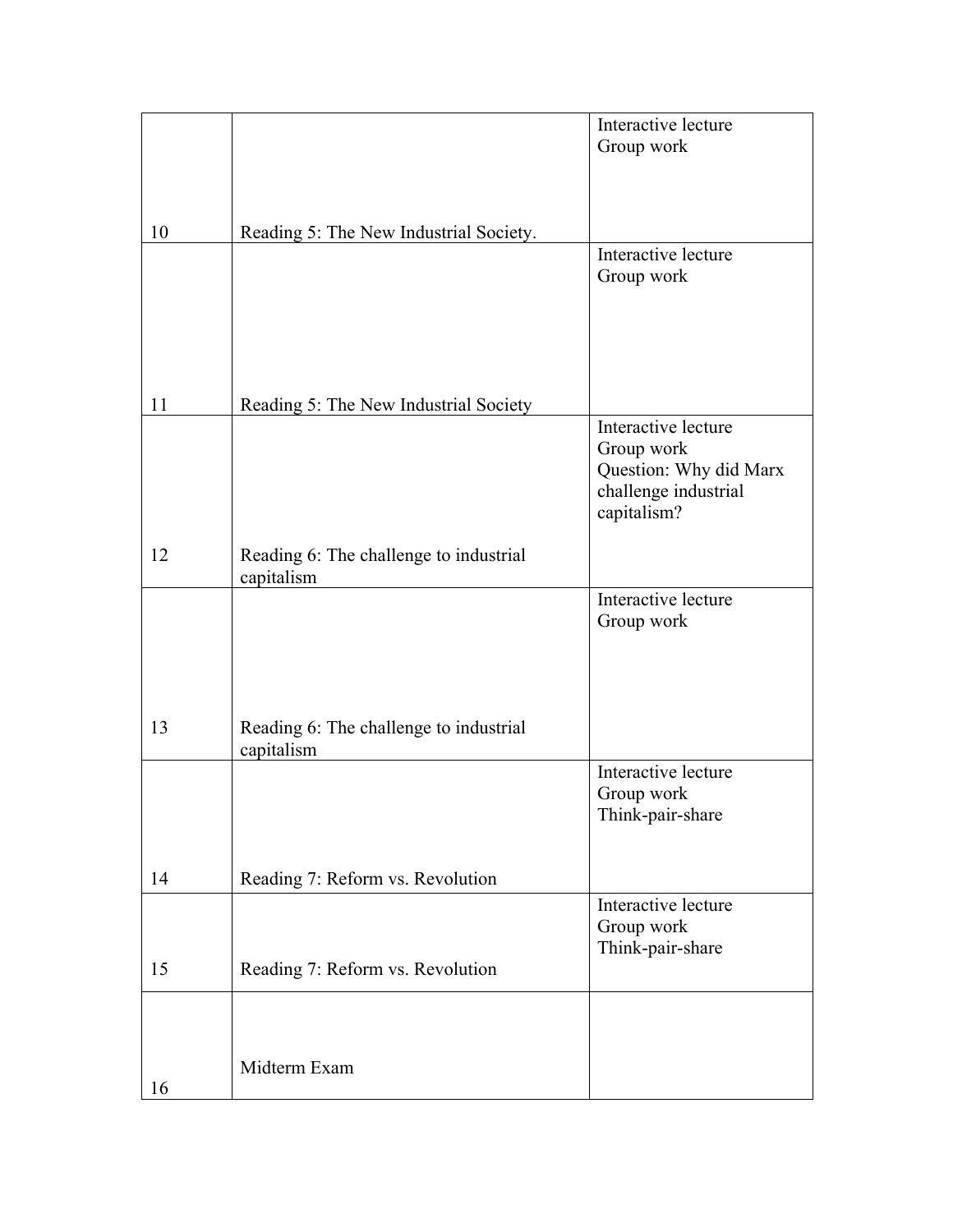|    |                                                                           | Interactive lecture<br>Group work                     |
|----|---------------------------------------------------------------------------|-------------------------------------------------------|
| 17 | Reading 8: Industrialization and British<br>Imperialism                   | Think-pair-share                                      |
|    |                                                                           | Interactive lecture<br>Group work<br>Think-pair-share |
| 18 | Industrialization and British Imperialism                                 |                                                       |
|    |                                                                           | Interactive lecture<br>Think-pair-share               |
| 19 | Reading 9: Charles Darwin                                                 |                                                       |
|    |                                                                           | Interactive lecture<br>Group work<br>Think-pair-share |
| 20 | Reading 9: Social Darwinism                                               |                                                       |
|    |                                                                           | Interactive lecture<br>Group work<br>Think-pair-share |
| 21 | Reading 10: The debate about British<br>colonialism- MacCaulay to Naoroji |                                                       |
|    |                                                                           | Interactive lecture<br>Group work<br>Think-pair-share |
| 22 | Reading 10: The debate about British<br>colonialism - Gandhi              |                                                       |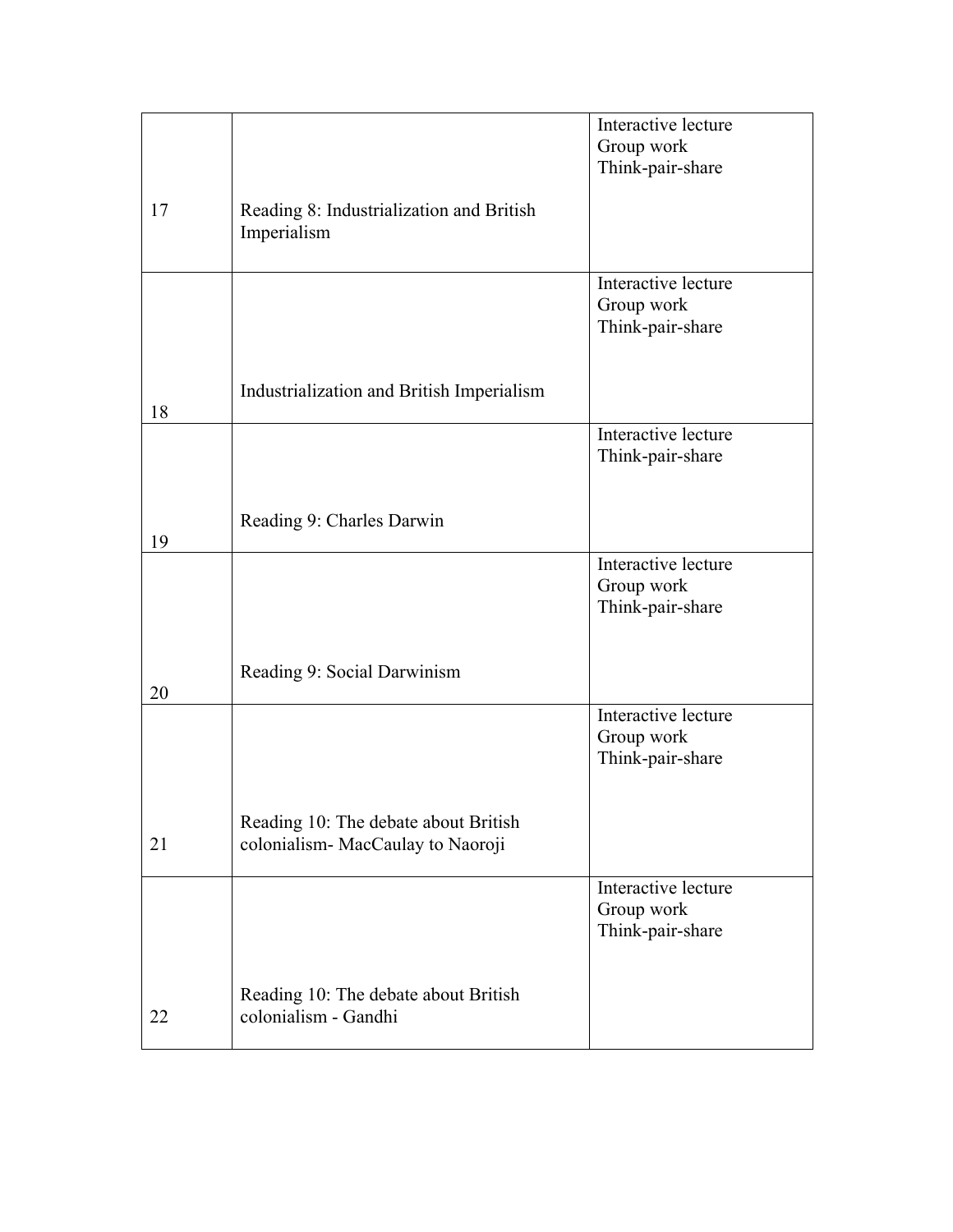|    |                                              | Interactive lecture     |
|----|----------------------------------------------|-------------------------|
|    |                                              | Group work              |
|    |                                              | Think-pair-share        |
|    |                                              |                         |
|    |                                              |                         |
|    | Reading 11: From classical economics to      |                         |
| 23 | Keynesianism                                 |                         |
|    |                                              |                         |
|    |                                              | Interactive lecture     |
|    |                                              | Group work              |
|    |                                              | Think-pair-share        |
|    |                                              |                         |
|    | Reading 11: Keynesianism                     |                         |
| 24 |                                              |                         |
|    |                                              | Interactive lecture     |
|    |                                              | Group work              |
|    |                                              | Think-pair-share        |
|    | Reading 12: From Keynesianism to             |                         |
| 25 | Neoliberalism                                |                         |
|    |                                              |                         |
|    |                                              | Interactive lecture     |
|    |                                              | Group work              |
|    |                                              | Think-pair-share        |
|    | Reading 12: Neoliberalism and Thatcherism    |                         |
| 26 |                                              |                         |
|    |                                              | Interactive lecture     |
|    |                                              | Group work              |
|    |                                              | Think-pair-share        |
|    | Reading 13: Multiculturalism and its critics |                         |
| 27 |                                              |                         |
|    |                                              | Interactive lecture     |
|    |                                              | Group work              |
|    |                                              | Think-pair-share        |
|    |                                              |                         |
|    |                                              |                         |
| 28 | Reading 13: Multiculturalism and its critics |                         |
|    |                                              | Interactive lecture     |
|    |                                              | Group work              |
|    |                                              | Think-pair-share        |
|    |                                              | Debate: Britain and the |
|    |                                              | EU.                     |
| 29 | Reading 13: Multiculturalism and its critics |                         |
| 30 | Review                                       |                         |
|    | Final Exam                                   |                         |
|    |                                              |                         |